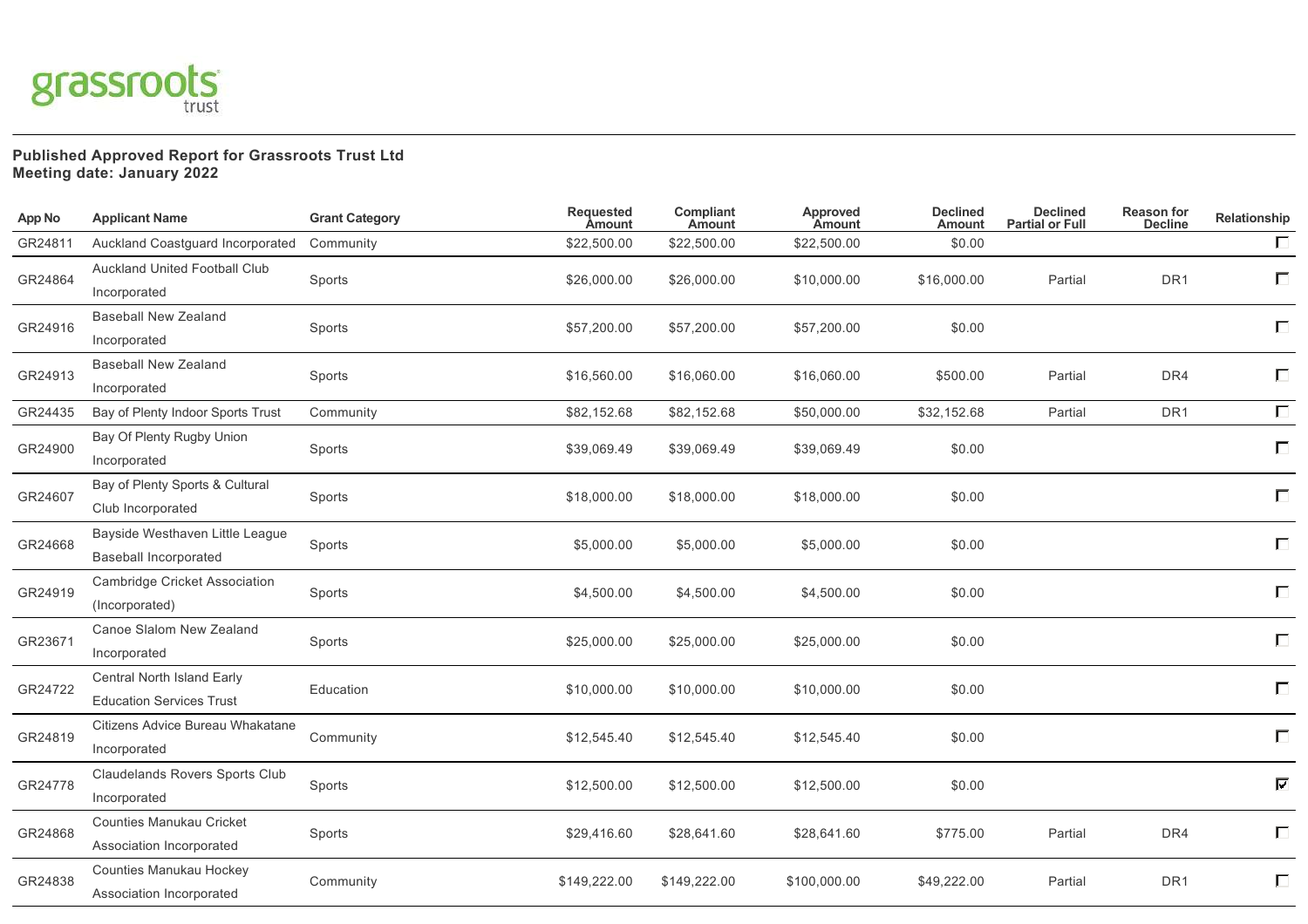| App No  | <b>Applicant Name</b>                                        | <b>Grant Category</b> | <b>Requested</b><br><b>Amount</b> | Compliant<br><b>Amount</b> | Approved<br><b>Amount</b> | <b>Declined</b><br>Amount | <b>Declined</b><br><b>Partial or Full</b> | <b>Reason for</b><br><b>Decline</b> | Relationship             |
|---------|--------------------------------------------------------------|-----------------------|-----------------------------------|----------------------------|---------------------------|---------------------------|-------------------------------------------|-------------------------------------|--------------------------|
| GR24899 | Counties Manukau Rugby Football<br>Union (Incorporated)      | Sports                | \$35,074.51                       | \$34,960.83                | \$34,960.83               | \$113.68                  | Partial                                   | DR4                                 | $\overline{\phantom{0}}$ |
| GR24924 | Dynamo Cycling & Sports Club<br>Incorporated                 | Sports                | \$23,460.00                       | \$23,460.00                | \$23,460.00               | \$0.00                    |                                           |                                     | П                        |
| GR24709 | Franklin Basketball Association<br>Incorporated              | Sports                | \$58,666.67                       | \$44,000.00                | \$30,000.00               | \$28,666.67               | Partial                                   | DR1                                 | П                        |
| GR24854 | Glenavon School                                              | Education             | \$35,000.00                       | \$35,000.00                | \$20,000.00               | \$15,000.00               | Partial                                   |                                     | $\Box$                   |
| GR24863 | Hamilton Aquatics Incorporated                               | Sports                | \$31,666.66                       | \$31,666.66                | \$20,000.00               | \$11,666.66               | Partial                                   | DR1                                 | П                        |
| GR24699 | Hamilton Cricket Association<br>Incorporated                 | Sports                | \$28,145.43                       | \$27,395.43                | \$20,000.00               | \$8,145.43                | Partial                                   | DR <sub>1</sub>                     | $\Box$                   |
| GR24847 | Hamilton Marist Rugby Football<br>Club Incorporated          | Sports                | \$62,022.15                       | \$43,188.70                | \$43,188.70               | \$18,833.45               | Partial                                   | DR4, DR7, DR6                       | ☑                        |
| GR24734 | Hamilton Old Boys Rugby and<br>Sports Club Incorporated      | Sports                | \$8.410.00                        | \$7,450.00                 | \$7,450.00                | \$960.00                  | Partial                                   | DR7                                 | ☑                        |
| GR24831 | Harbour Hospice Development<br>Foundation                    | Community             | \$36,209.00                       | \$36,209.00                | \$36,209.00               | \$0.00                    |                                           |                                     | $\Box$                   |
| GR24849 | Hawkes Bay Basketball<br>Foundation Incorporated             | Sports                | \$26,211.88                       | \$26,211.88                | \$26,211.88               | \$0.00                    |                                           |                                     | $\Box$                   |
| GR24779 | Katikati Bowling Club Incorporated                           | Sports                | \$24,000.00                       | \$12,000.00                | \$10,000.00               | \$14,000.00               | Partial                                   | DR <sub>1</sub>                     | $\Box$                   |
| GR24749 | Katikati Open-Air Art Incorporated                           | Community             | \$6,614.84                        | \$6,556.91                 | \$6,556.91                | \$57.93                   | Partial                                   | DR <sub>2</sub>                     | $\Box$                   |
| GR24800 | Kihikihi School                                              | Education             | \$14,612.01                       | \$14,612.01                | \$14,612.01               | \$0.00                    |                                           |                                     | $\Box$                   |
| GR24914 | Morrinsville Bowling Club<br>Incorporated                    | Sports                | \$25,000.00                       | \$25,000.00                | \$25,000.00               | \$0.00                    |                                           |                                     | $\Box$                   |
| GR24853 | Mount Maunganui Sports Club<br>Incorporated                  | Sports                | \$6,661.30                        | \$6,661.30                 | \$6,661.30                | \$0.00                    |                                           |                                     | $\Box$                   |
| GR24858 | Napier Pirate Rugby and Sports<br>Club Incorporated          | Sports                | \$4,469.10                        | \$3,119.10                 | \$3,119.10                | \$1,350.00                | Partial                                   | DR7                                 | $\Box$                   |
| GR24675 | Nawton School                                                | Education             | \$38,280.00                       | \$38,280.00                | \$38,280.00               | \$0.00                    |                                           |                                     | $\Box$                   |
| GR24829 | Netball Northern Zone Incorporated Sports                    |                       | \$80,040.00                       | \$74,986.08                | \$74,986.08               | \$5,053.92                | Partial                                   | DR7, DR4, DR6                       | $\Box$                   |
| GR24855 | New Zealand Marist Rugby<br>Football Federation Incorporated | Sports                | \$23,644.35                       | \$23,644.35                | \$23,644.35               | \$0.00                    |                                           |                                     | $\Box$                   |
| GR25009 | New Zealand Rugby Foundation<br>Incorporated                 | Sports                | \$11,896.64                       | \$11,896.64                | \$11,896.64               | \$0.00                    |                                           |                                     | $\Box$                   |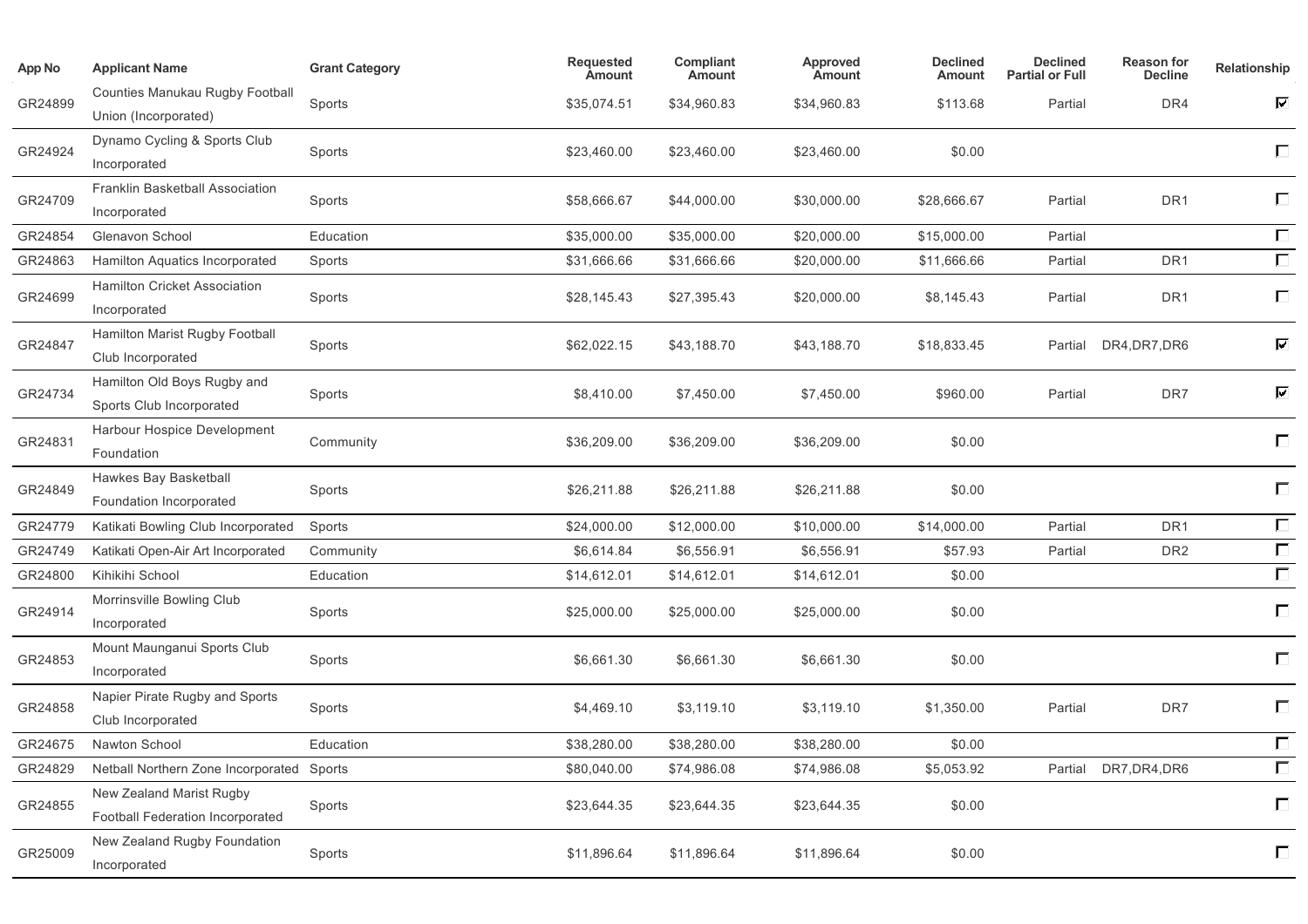| <b>App No</b> | <b>Applicant Name</b>                                        | <b>Grant Category</b> | Requested<br><b>Amount</b> | Compliant<br><b>Amount</b> | Approved<br><b>Amount</b> | <b>Declined</b><br>Amount | <b>Declined</b><br><b>Partial or Full</b> | Reason for<br><b>Decline</b> | Relationship             |
|---------------|--------------------------------------------------------------|-----------------------|----------------------------|----------------------------|---------------------------|---------------------------|-------------------------------------------|------------------------------|--------------------------|
| GR24842       | Ngaruawahia Golf Club<br>Incorporated                        | Sports                | \$41,366.00                | \$41,366.00                | \$10,000.00               | \$31,366.00               | Partial                                   | DR <sub>1</sub>              | $\Box$                   |
| GR24903       | Ngaruawahia United Association<br>Football Club Incorporated | Sports                | \$37,500.00                | \$33,185.00                | \$10,000.00               | \$27,500.00               | Partial                                   | DR <sub>1</sub>              | $\Box$                   |
| GR24558       | North Shore Cricket Club<br>Incorporated                     | Sports                | \$10,000.00                | \$6,666.67                 | \$6,666.67                | \$3,333.33                | Partial                                   | DR <sub>6</sub>              | $\Box$                   |
| GR24796       | Papakura Tennis & Squash Club<br>Incorporated                | Sports                | \$8,970.00                 | \$7,800.00                 | \$7,800.00                | \$1,170.00                | Partial                                   | DR <sub>6</sub>              | $\Box$                   |
| GR24902       | Papamoa Football Club<br>Incorporated                        | Sports                | \$4,720.00                 | \$4,720.00                 | \$4,720.00                | \$0.00                    |                                           |                              | $\Box$                   |
| GR24877       | Papatoetoe United Football Club<br>Incorporated              | Sports                | \$8,695.65                 | \$8,695.65                 | \$8,695.65                | \$0.00                    |                                           |                              | П                        |
| GR24862       | Patumahoe Rugby Football Club<br>Incorporated                | Sports                | \$2,314.60                 | \$2,314.60                 | \$2,314.60                | \$0.00                    |                                           |                              | $\Box$                   |
| GR24740       | Puahue Hall Association 1985<br>Incorporated                 | Community             | \$65,350.00                | \$65,100.00                | \$65,100.00               | \$250.00                  | Partial                                   | DR4                          | $\Box$                   |
| GR24911       | Pukekohe - Metro Cricket Club<br>Incorporated                | Sports                | \$6,605.30                 | \$6,605.30                 | \$6,605.30                | \$0.00                    |                                           |                              | $\Box$                   |
| GR24922       | Pukekohe Lawn Tennis Club<br>Incorporated                    | Sports                | \$2,126.95                 | \$2,126.95                 | \$2,126.95                | \$0.00                    |                                           |                              | $\Box$                   |
| GR24720       | Pukekohe Rugby Football Club<br>Incorporated                 | Sports                | \$16,474.00                | \$14,517.75                | \$14,517.75               | \$1,956.25                | Partial                                   | DR7                          | $\Box$                   |
| GR24759       | Pukete School                                                | Education             | \$15,000.00                | \$15,000.00                | \$7,500.00                | \$7,500.00                | Partial                                   | DR <sub>1</sub>              | $\Box$                   |
| GR24794       | Saanjh Sports & Cultural Club<br>Incorporated                | Community             | \$42,159.99                | \$28,106.66                | \$21,000.00               | \$21,159.99               | Partial                                   | DR <sub>1</sub>              | $\Box$                   |
| GR24784       | Second Nature Charitable Trust                               | Community             | \$200,000.00               | \$200,000.00               | \$200,000.00              | \$0.00                    |                                           |                              | $\Box$                   |
| GR24815       | Seddon Cricket Club Incorporated                             | Sports                | \$10,000.00                | \$10,000.00                | \$10,000.00               | \$0.00                    |                                           |                              | $\overline{\mathbf{v}}$  |
| GR24890       | St Columba's Parish, Frankton                                | Community             | \$25,000.00                | \$25,000.00                | \$25,000.00               | \$0.00                    |                                           |                              | $\Box$                   |
| GR24860       | Taupiri Rugby Football Club<br>Incorporated                  | Sports                | \$52,589.13                | \$11,240.00                | \$10,000.00               | \$42,589.13               | Partial                                   | DR <sub>1</sub>              | $\Box$                   |
| GR24901       | Tauranga American Football Club<br>Incorporated              | Sports                | \$3,789.25                 | \$3,789.25                 | \$3,789.25                | \$0.00                    |                                           |                              | $\Box$                   |
| GR24834       | Tauranga Arts Festival Trust                                 | Community             | \$8,129.89                 | \$8,129.89                 | \$8,129.89                | \$0.00                    |                                           |                              | $\overline{\phantom{1}}$ |
| GR24886       | Tauranga City AFC Incorporated                               | Sports                | \$21,325.96                | \$11,574.42                | \$10,000.00               | \$11,325.96               | Partial                                   | DR1, DR7                     | $\Box$                   |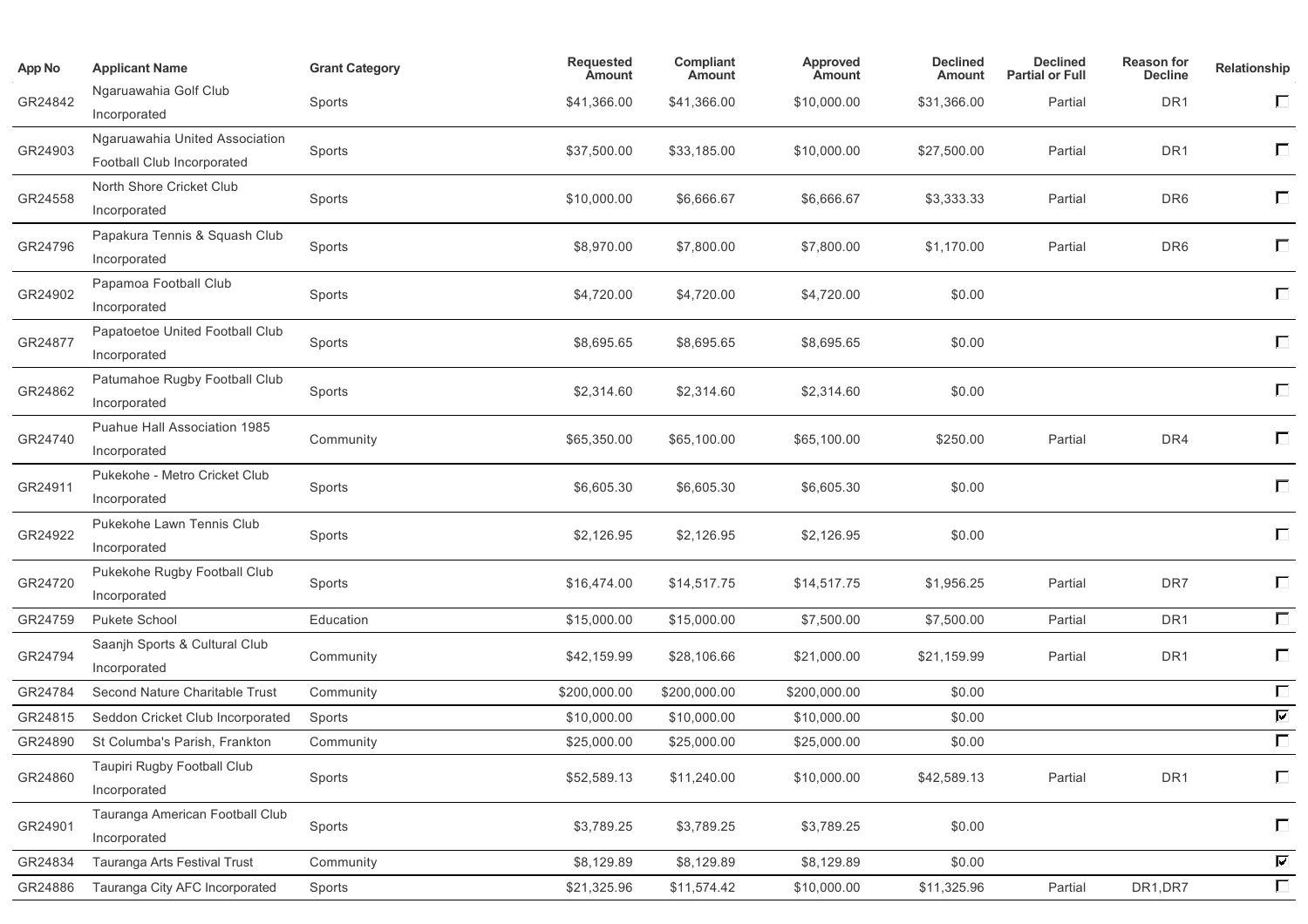| App No  | <b>Applicant Name</b>                                                       | <b>Grant Category</b> | Requested<br><b>Amount</b> | Compliant<br><b>Amount</b> | Approved<br>Amount | <b>Declined</b><br>Amount | <b>Declined</b><br><b>Partial or Full</b> | <b>Reason for</b><br><b>Decline</b> | Relationship             |
|---------|-----------------------------------------------------------------------------|-----------------------|----------------------------|----------------------------|--------------------|---------------------------|-------------------------------------------|-------------------------------------|--------------------------|
| GR24667 | Tauranga City AFC Incorporated                                              | Sports                | \$22,435.12                | \$22,435.12                | \$10,000.00        | \$12,435.12               | Partial                                   | DR <sub>1</sub>                     | $\Box$                   |
| GR24750 | Tauranga Netball Centre<br>Incorporated                                     | Sports                | \$51,500.00                | \$25,750.00                | \$25,750.00        | \$25,750.00               | Partial                                   | DR <sub>1</sub>                     | П                        |
| GR24666 | Te Aroha College Old Boys Rugby<br>& Sports Club Incorporated               | Sports                | \$23,804.74                | \$17,624.74                | \$17,624.74        | \$6,180.00                | Partial                                   | DR7                                 | $\Box$                   |
| GR24787 | Te Awamutu Rugby Sports and<br>Recreation Club (Incorporated)               | Sports                | \$1,789.43                 | \$1,789.43                 | \$1,789.43         | \$0.00                    |                                           |                                     | П                        |
| GR24773 | Te Awamutu Squash Rackets Club<br>Incorporated                              | Sports                | \$11,370.00                | \$11,370.00                | \$11,370.00        | \$0.00                    |                                           |                                     | $\Box$                   |
| GR24892 | Te Awamutu Youth Development<br>Trust                                       | Community             | \$12,523.11                | \$12,193.11                | \$12,193.11        | \$330.00                  | Partial                                   | DR4                                 | П                        |
| GR24681 | Te Tamawai Trust                                                            | Community             | \$1,328.00                 | \$1,328.00                 | \$1,328.00         | \$0.00                    |                                           |                                     | $\Box$                   |
| GR24915 | Thames Cricket Club Incorporated                                            | Sports                | \$14,030.00                | \$14,030.00                | \$8,000.00         | \$6,030.00                | Partial                                   | DR1                                 | $\Box$                   |
| GR24696 | The Bay of Plenty Cricket<br>Association Incorporated                       | Sports                | \$8,431.31                 | \$8,431.31                 | \$8,431.31         | \$0.00                    |                                           |                                     | $\overline{\phantom{0}}$ |
| GR24797 | The Flagstaff Club Incorporated                                             | Sports                | \$17,500.00                | \$17,500.00                | \$17,500.00        | \$0.00                    |                                           |                                     | $\overline{\mathbf{v}}$  |
| GR24256 | The Hamilton Squash & Tennis<br>Club (Incorporated)                         | Sports                | \$100,000.00               | \$100,000.00               | \$50,000.00        | \$50,000.00               | Partial                                   | DR1                                 | ☑                        |
| GR24852 | The Home of Cycling Charitable<br>Trust                                     | Community             | \$30,434.78                | \$30,434.78                | \$30,434.78        | \$0.00                    |                                           |                                     | $\Box$                   |
| GR24833 | The Pukekohe High School<br><b>Childcare Centre Society</b><br>Incorporated | Community             | \$31,515.99                | \$31,515.99                | \$31,515.99        | \$0.00                    |                                           |                                     | $\Box$                   |
| GR24793 | The Rising Foundation Trust                                                 | Community             | \$10,153.00                | \$10,153.00                | \$10,153.00        | \$0.00                    |                                           |                                     | $\Box$                   |
| GR24738 | <b>Tokoroa Bowling Club Incorporated</b>                                    | Sports                | \$18,170.00                | \$18,170.00                | \$18,170.00        | \$0.00                    |                                           |                                     | $\Box$                   |
| GR24656 | <b>Tokoroa Netball Centre</b><br>Incorporated                               | Sports                | \$17,098.62                | \$17,795.92                | \$17,795.92        | \$-697.30                 |                                           |                                     | $\Box$                   |
| GR24821 | Waikato Badminton Association<br>Incorporated                               | Sports                | \$35,000.00                | \$35,000.00                | \$15,000.00        | \$20,000.00               | Partial                                   | DR <sub>1</sub>                     |                          |
| GR24850 | Waikato Basketball Council<br>Incorporated                                  | Sports                | \$43,940.58                | \$41,543.40                | \$41,543.40        | \$2,397.18                | Partial                                   | DR4                                 | $\Box$                   |
| GR24932 | Waikato Punjab Sports Club<br>Incorporated                                  | Sports                | \$4,325.00                 | \$4,325.00                 | \$4,325.00         | \$0.00                    |                                           |                                     | $\Box$                   |
| GR24898 | Waikato Rugby Union Incorporated                                            | Sports                | \$85,561.62                | \$85,561.62                | \$85,561.62        | \$0.00                    |                                           |                                     | $\overline{\phantom{a}}$ |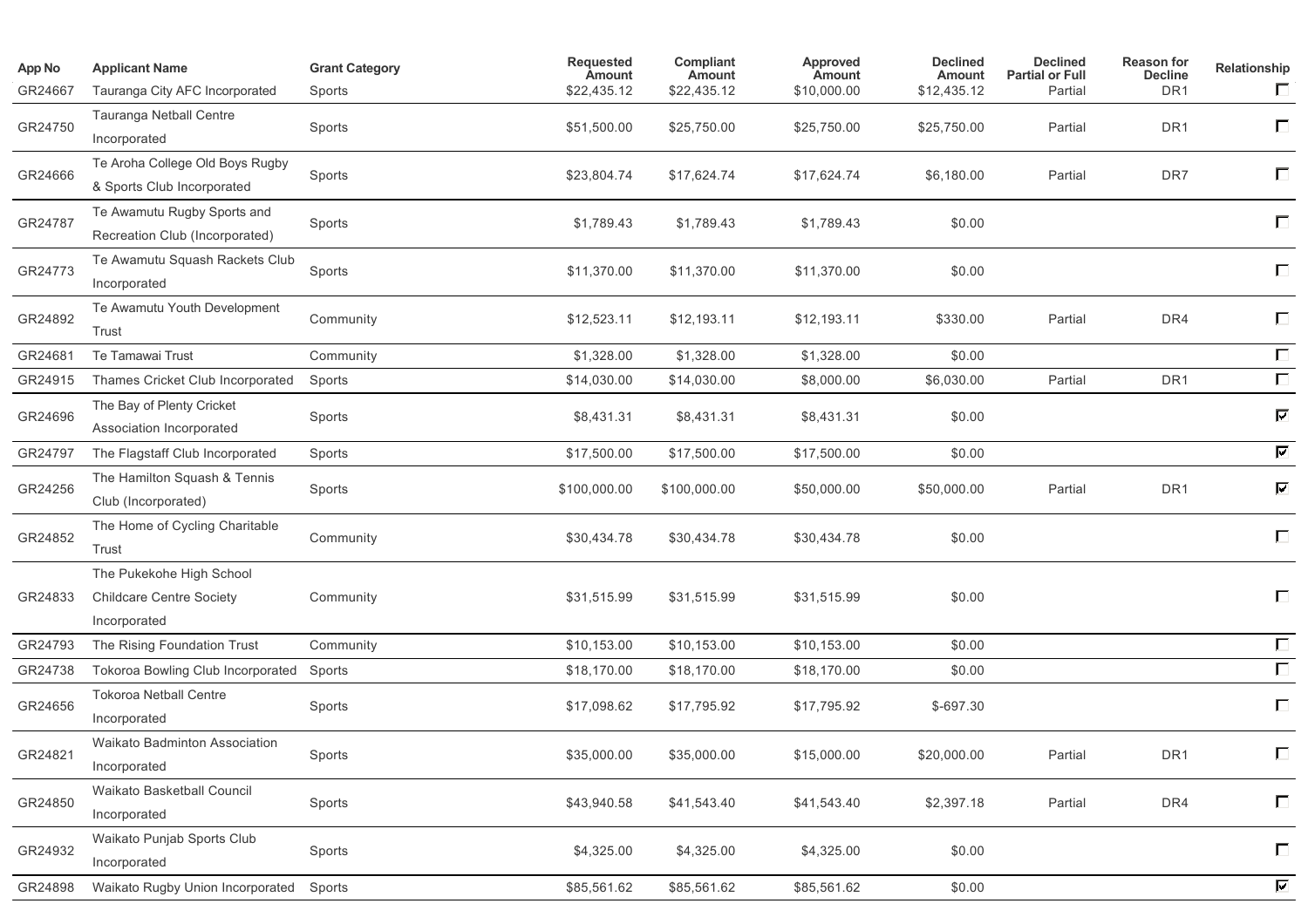| App No  | <b>Applicant Name</b>                     | <b>Grant Category</b> | <b>Requested</b><br>Amount | Compliant<br>Amount | Approved<br>Amount | <b>Declined</b><br>Amount | <b>Declined</b><br><b>Partial or Full</b> | <b>Reason for</b><br><b>Decline</b> | Relationship |
|---------|-------------------------------------------|-----------------------|----------------------------|---------------------|--------------------|---------------------------|-------------------------------------------|-------------------------------------|--------------|
| GR24700 | <b>Waikato Valley Cricket Association</b> | Sports                | \$17,895.00                | \$17,895.00         | \$10,000.00        | \$7,895.00                | Partial                                   | DR <sub>1</sub>                     | न ।          |
|         | Incorporated                              |                       |                            |                     |                    |                           |                                           |                                     |              |
| GR24894 | Waipa Sports                              | Sports                | \$4,860.90                 | \$4,860.90          | \$4,860.90         | \$0.00                    |                                           |                                     |              |
| GR24923 | Waitete Rugby Football Club               | Sports                | \$22,333.00                | \$20,203.00         | \$20,203.00        | \$2,130.00                | Partial                                   | DR7                                 |              |
|         | Incorporated                              |                       |                            |                     |                    |                           |                                           |                                     |              |
| GR24896 | Wanderers Sports Club (Hamilton)          | Sports                | \$60,052.06                | \$41,949.97         | \$30,000.00        | \$30,052.06               | Partial                                   | DR <sub>1</sub>                     | ヮ            |
|         | Incorporated                              |                       |                            |                     |                    |                           |                                           |                                     |              |
| GR24760 | Whakatane Intermediate School             | Education             | \$60,000.00                | \$60,000.00         | \$60,000.00        | \$0.00                    |                                           |                                     |              |
| GR24702 | Whangarei Academy of                      | Sports                | \$10,823.14                | \$10,257.93         | \$10,257.93        | \$565.21                  | Partial                                   |                                     | □            |
|         | Gymnastics Incorporated                   |                       |                            |                     |                    |                           |                                           |                                     |              |

the control of the state of the control of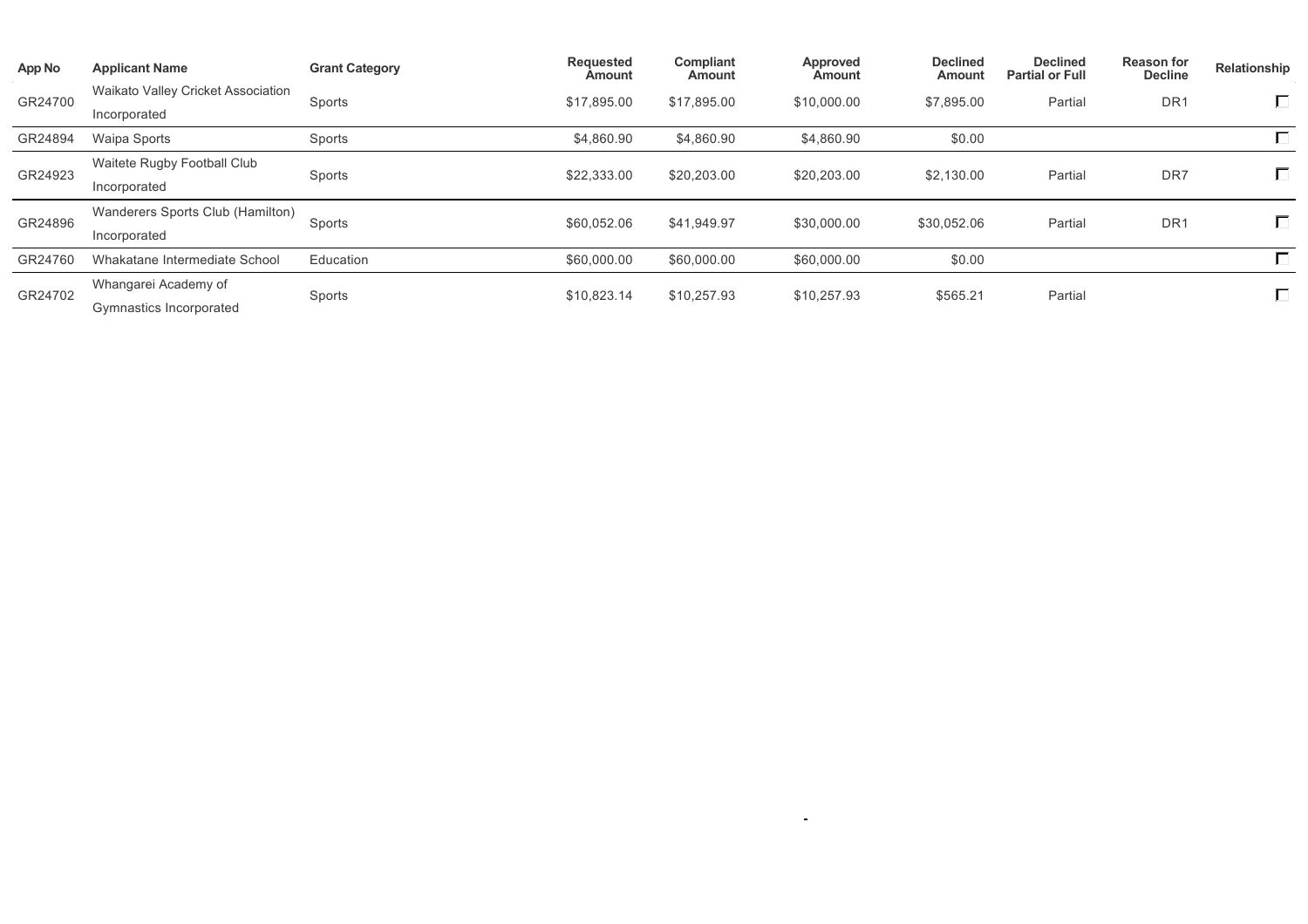

## **Published Approved Report for Grassroots Trust Ltd Meeting date: January 2022**

| <b>App No</b> | <b>Applicant Name</b>            | <b>Grant Category</b> | Requested<br>Amount | Compliant<br>Amount | Approved<br>Amount | <b>Declined</b><br>Amount | <b>Declined</b><br><b>Partial or Full</b> | <b>Reason for</b><br><b>Decline</b> | Relationship |
|---------------|----------------------------------|-----------------------|---------------------|---------------------|--------------------|---------------------------|-------------------------------------------|-------------------------------------|--------------|
| GR24897       | <b>Waikato Community Hospice</b> |                       | \$200,000.00        | \$200,000.00        | \$200,000.00       | \$0.00                    |                                           |                                     |              |
|               | Foundation                       | こommunity             |                     |                     |                    |                           |                                           |                                     |              |

 $\bar{\mathbf{u}}$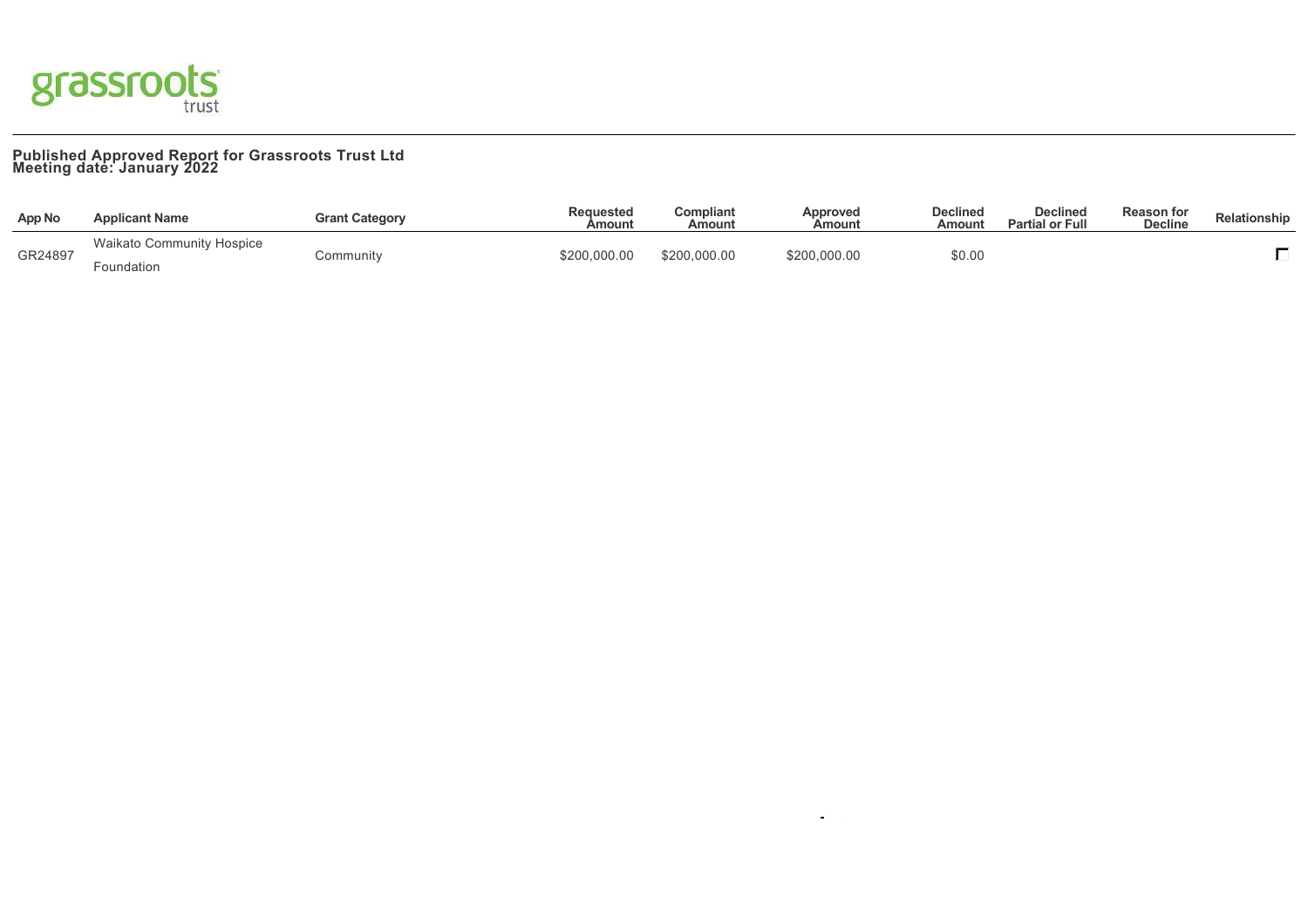

## **Published Approved Report for Grassroots Trust Ltd Meeting date: January 2022**

| App No          | <b>Applicant Name</b>                                                                                                                                                                                        | <b>Grant Category</b> | <b>Requested</b><br><b>Amount</b>       | Compliant<br><b>Amount</b>                                                                                                                        | Approved<br>Amount                                                                                                            | <b>Declined</b><br>Amount | <b>Declined</b><br><b>Partial or Full</b> | <b>Reason for</b><br><b>Decline</b> | Relationship |
|-----------------|--------------------------------------------------------------------------------------------------------------------------------------------------------------------------------------------------------------|-----------------------|-----------------------------------------|---------------------------------------------------------------------------------------------------------------------------------------------------|-------------------------------------------------------------------------------------------------------------------------------|---------------------------|-------------------------------------------|-------------------------------------|--------------|
|                 | <b>SBS Sports &amp; Cultural Club</b>                                                                                                                                                                        |                       |                                         |                                                                                                                                                   |                                                                                                                               |                           |                                           |                                     |              |
| GR24673         | Incorporated                                                                                                                                                                                                 | Sports                | \$14,560.00                             | \$12,320.00                                                                                                                                       | \$12,320.00                                                                                                                   | \$2,240.00                | Partial                                   | DR <sub>6</sub>                     | П.           |
|                 |                                                                                                                                                                                                              |                       | Meeting Total: \$2,603,302.83           | \$2,415,066.42                                                                                                                                    | \$2,087,347.48                                                                                                                | \$515,955.35              |                                           |                                     |              |
|                 |                                                                                                                                                                                                              |                       | Reasons for partial or declined funding |                                                                                                                                                   |                                                                                                                               |                           |                                           |                                     |              |
| Notes           |                                                                                                                                                                                                              |                       |                                         |                                                                                                                                                   |                                                                                                                               |                           |                                           |                                     |              |
| DR <sub>1</sub> | Grassroots Trust does not have sufficient funds available in your local TLA / Ward this month to<br>support your application                                                                                 |                       |                                         | DR <sub>7</sub>                                                                                                                                   | Grassroots Trust declined your application as you applied for a non-authorised purpose                                        |                           |                                           |                                     |              |
| DR <sub>2</sub> | Grassroots Trust declined your application as it was incomplete and/or you did not provide the<br>required information within the requested timeframe. Please review the application criteria and<br>reapply |                       |                                         | DR <sub>8</sub>                                                                                                                                   | Grassroots Trust declined your application as your Organisation does not look to be the final<br>beneficiary                  |                           |                                           |                                     |              |
| DR3             | Grassroots Trust declined your application as new salaries, medals, trophies, domestic /<br>international travel and accommodation, and international expenditure are deemed to be a low<br>priority         |                       |                                         |                                                                                                                                                   | Grassroots Trust declined your application as it has already been funded by another source                                    |                           |                                           |                                     |              |
| DR4             | Grassroots Trust partially declined your application as you over applied against the evidence provided and/or applied for the GST portion (if GST registered)                                                |                       |                                         |                                                                                                                                                   | Grassroots Trust declined your application as it was withdrawn at your request                                                |                           |                                           |                                     |              |
| DR <sub>5</sub> | Grassroots Trust does not currently have any gaming machines in your area                                                                                                                                    |                       |                                         | DR <sub>11</sub><br>Grassroots Trust declined your application as you have outstanding / overdue / failed<br>accountability compliance or refunds |                                                                                                                               |                           |                                           |                                     |              |
| DR6             | Grassroots Trust declined your application as it is either partially or fully retrospective                                                                                                                  |                       |                                         | DR <sub>12</sub>                                                                                                                                  | Grassroots Trust cannot support your application - for more information, please contact the Grants<br>Manager on 0800 957 960 |                           |                                           |                                     |              |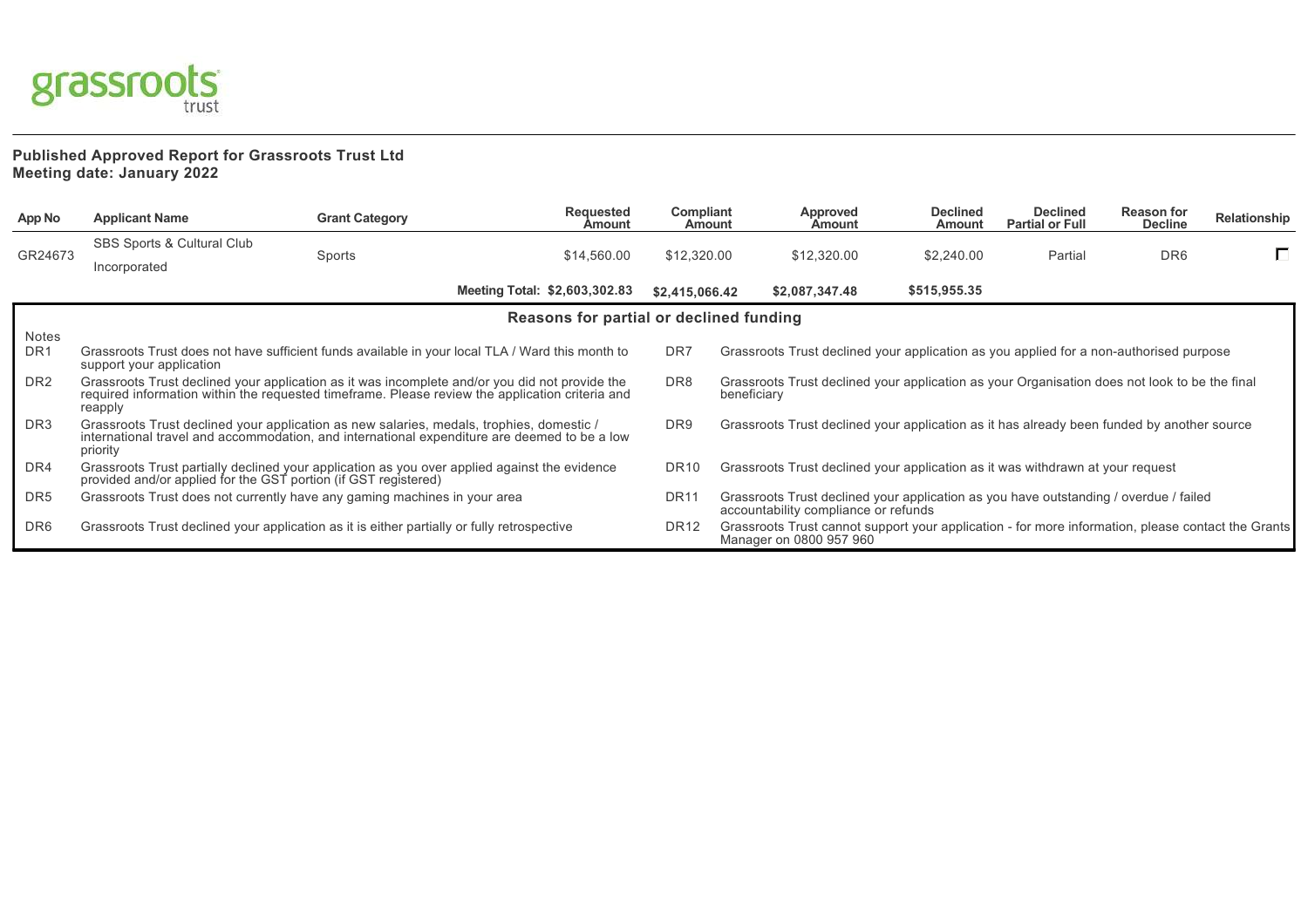

**Published Held Over Report for Grassroots Trust Ltd Meeting date: January 2022**

| App No  | <b>Applicant Name</b>            | <b>Grant Category</b> | Requested<br>Amount                   | Compliant<br>Amount | Approved<br>Amount | <b>Declined</b><br>Amount | Relationship |
|---------|----------------------------------|-----------------------|---------------------------------------|---------------------|--------------------|---------------------------|--------------|
| GR23268 | Kaitiakitanga Charitable Trust   | Community             | \$55.591.79                           | \$55,591.79         |                    |                           |              |
| GR24215 | Pukenui School (Te Kuiti)        | Education             | \$100,000.00                          | \$100,000.00        |                    |                           |              |
| GR24683 | Rotorua Lakes Council            | Community             | \$100,000.00                          | \$0.00              |                    |                           |              |
| GR24785 | Rotorua Lakes High School        | Education             | \$63,289.95                           | \$44,332.00         |                    |                           |              |
| GR24925 | Te Kuiti B M X Club Incorporated | Sports                | \$12,200.00                           | \$12,200.00         |                    |                           |              |
| GR24471 | Te Kuiti Primary School          | Education             | \$116,798.18                          | \$116,798.18        |                    |                           |              |
|         |                                  |                       | \$447,879.92<br><b>Meeting Total:</b> | \$328,921.97        | \$0.00             | \$0.00                    |              |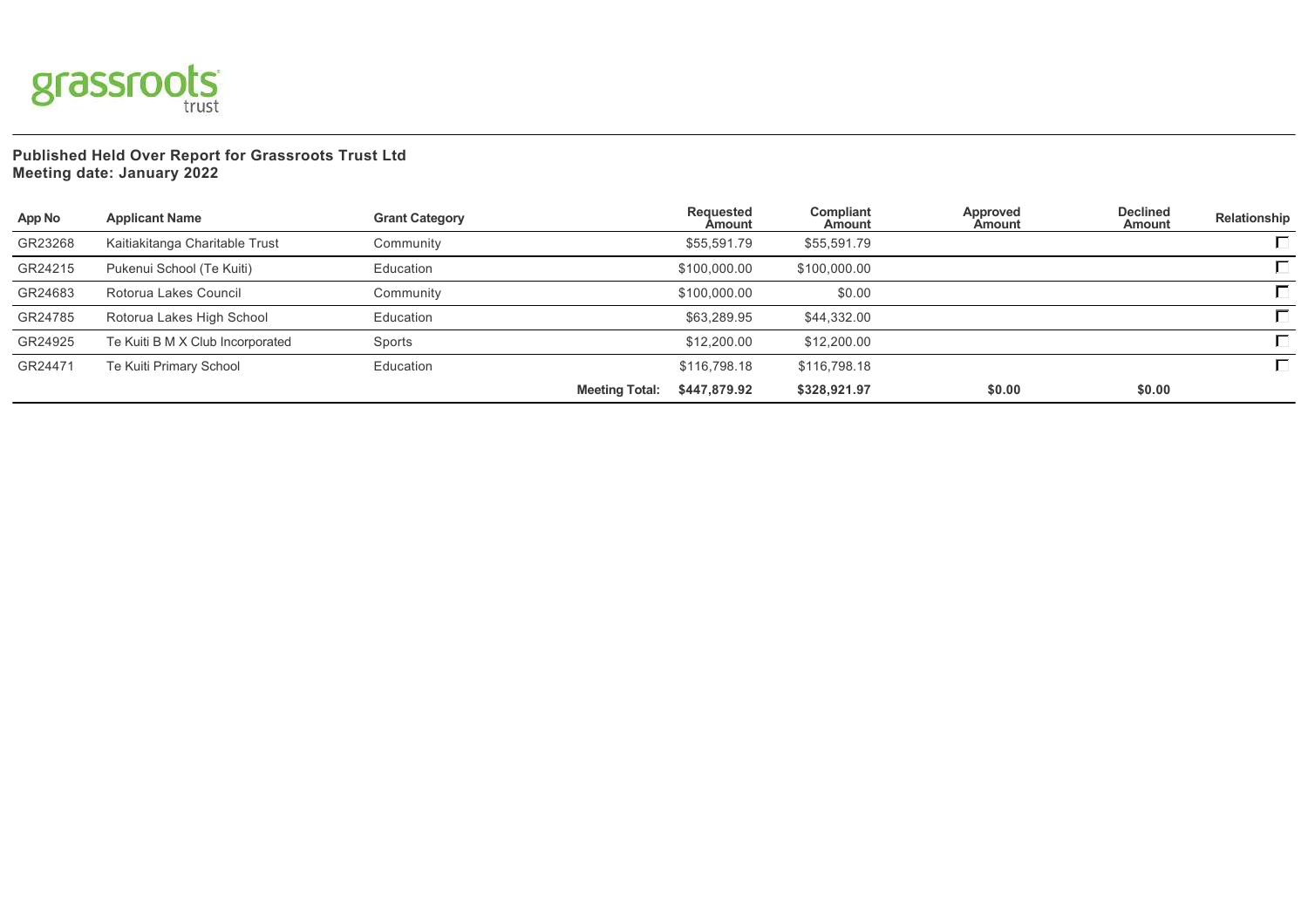

## **Published Declined Report for Grassroots Trust Ltd Meeting date: January 2022**

| App No  | <b>Applicant Name</b>                                        | <b>Grant Category</b> | <b>Requested</b><br><b>Amount</b> | <b>Compliant</b><br><b>Amount</b> | Approved<br>Amount | <b>Declined</b><br>Amount | <b>Declined</b><br><b>Partial or Full</b> | <b>Reason for</b><br><b>Decline</b> | Relationship |
|---------|--------------------------------------------------------------|-----------------------|-----------------------------------|-----------------------------------|--------------------|---------------------------|-------------------------------------------|-------------------------------------|--------------|
| GR24769 | Abroad Global Charitable Trust                               | Community             | \$35,080.00                       | \$0.00                            | \$0.00             | \$35,080.00               | Full                                      | DR3,DR1                             | $\Box$       |
| GR24155 | Achilles Track Club New Zealand<br>Incorporated              | Sports                | \$40,000.00                       | \$0.00                            | \$0.00             | \$40,000.00               | Full                                      | DR <sub>1</sub>                     | П            |
| GR24725 | Ardmore Pony Club Incorporated                               | Sports                | \$2,760.00                        | \$0.00                            | \$0.00             | \$2,760.00                | Full                                      | DR <sub>1</sub>                     | $\Box$       |
| GR24739 | <b>Auckland District Kidney Society</b><br>Incorporated      | Community             | \$5,000.00                        | \$0.00                            | \$0.00             | \$5,000.00                | Full                                      | DR <sub>3</sub>                     | П            |
| GR24880 | Autism New Zealand Incorporated                              | Community             | \$10,750.00                       | \$0.00                            | \$0.00             | \$10,750.00               | Full                                      | DR <sub>1</sub>                     | $\Box$       |
| GR24861 | <b>Basketball Hawkes Bay</b><br>Incorporated                 | Sports                | \$5,000.00                        | \$0.00                            | \$0.00             | \$5,000.00                | Full                                      | DR8                                 | $\Box$       |
| GR24867 | Canterbury Track Cycling<br>Incorporated                     | Sports                | \$14,100.00                       | \$0.00                            | \$0.00             | \$14,100.00               | Full                                      | DR <sub>5</sub>                     | П            |
| GR24733 | Chamber Music New Zealand Trust<br><b>Board</b>              | Community             | \$4,000.00                        | \$0.00                            | \$0.00             | \$4,000.00                | Full                                      | DR <sub>1</sub>                     | П            |
| GR24671 | Christian Surfers New Zealand                                | Community             | \$4,000.00                        | \$0.00                            | \$0.00             | \$4,000.00                | Full                                      | DR <sub>1</sub>                     | $\Box$       |
| GR24688 | Citizens Advice Bureau Napier<br>Incorporated                | Community             | \$5,941.66                        | \$0.00                            | \$0.00             | \$5,941.66                | Full                                      | DR <sub>1</sub>                     | $\Box$       |
| GR24747 | <b>Families Achieving Balance</b><br><b>Charitable Trust</b> | Community             | \$2,184.00                        | \$0.00                            | \$0.00             | \$2,184.00                | Full                                      | DR <sub>1</sub>                     | $\Box$       |
| GR24735 | Fraser Technical Cricket Club<br>Incorporated                | Sports                | \$19,114.49                       | \$0.00                            | \$0.00             | \$19,114.49               | Full                                      | DR <sub>1</sub>                     | П            |
| GR24866 | Glen Massey School                                           | Education             | \$65,634.00                       | \$0.00                            | \$0.00             | \$65,634.00               | Full                                      | DR <sub>1</sub>                     | $\Box$       |
| GR24801 | Hawkes Bay Women's Masters<br>Club                           | Sports                | \$9,695.00                        | \$0.00                            | \$0.00             | \$9,695.00                | Full                                      | DR <sub>3</sub>                     | $\Box$       |
| GR24771 | Kaitaia Boxing Club Incorporated                             | Sports                | \$7,800.00                        | \$0.00                            | \$0.00             | \$7,800.00                | Full                                      | DR <sub>1</sub>                     | $\Box$       |
| GR24906 | Lakes Football Club Incorporated                             | Sports                | \$28,113.00                       | \$0.00                            | \$0.00             | \$28,113.00               | Full                                      | DR <sub>1</sub>                     | $\Box$       |
| GR24707 | Matatoki School                                              | Education             | \$15,000.00                       | \$0.00                            | \$0.00             | \$15,000.00               | Full                                      | DR <sub>1</sub>                     | $\Box$       |
| GR24781 | Mercer Rowing Club Incorporated                              | Sports                | \$10,000.00                       | \$0.00                            | \$0.00             | \$10,000.00               | Full                                      | DR <sub>1</sub>                     | $\Box$       |
|         |                                                              |                       |                                   |                                   |                    |                           |                                           |                                     |              |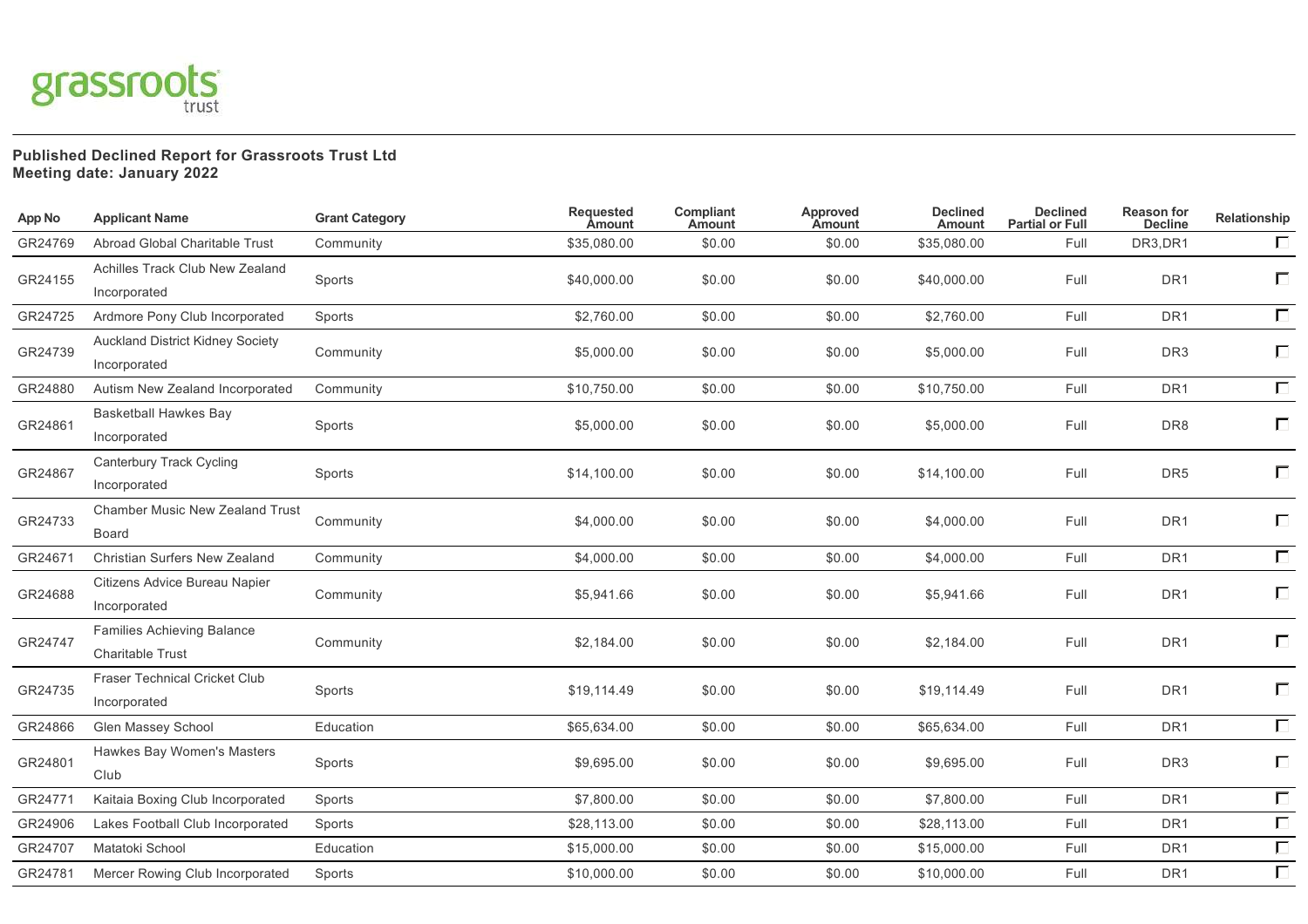| App No  | <b>Applicant Name</b>                                                 | <b>Grant Category</b> | Requested<br>Amount | Compliant<br>Amount | Approved<br>Amount | <b>Declined</b><br>Amount | <b>Declined</b><br><b>Partial or Full</b> | <b>Reason for</b><br><b>Decline</b> | Relationship      |
|---------|-----------------------------------------------------------------------|-----------------------|---------------------|---------------------|--------------------|---------------------------|-------------------------------------------|-------------------------------------|-------------------|
| GR24895 | Meremere Dirt Track Club<br>(Incorporated)                            | Sports                | \$5,237.50          | \$0.00              | \$0.00             | \$5,237.50                | Full                                      | DR <sub>1</sub>                     | $\Box$            |
| GR24687 | Milford Tennis Club Incorporated                                      | Sports                | \$10,000.00         | \$0.00              | \$0.00             | \$10,000.00               | Full                                      | DR <sub>1</sub>                     | $\Box$            |
| GR24631 | Moanataiari School                                                    | Education             | \$62,776.22         | \$0.00              | \$0.00             | \$62,776.22               | Full                                      | DR <sub>1</sub>                     | $\Box$            |
| GR24816 | <b>Mothers Helpers</b>                                                | Community             | \$8,320.00          | \$0.00              | \$0.00             | \$8,320.00                | Full                                      | DR <sub>3</sub>                     | $\overline{\Box}$ |
| GR24844 | New Zealand AIDS Foundation                                           | Community             | \$32,865.00         | \$32,865.00         | \$0.00             | \$32,865.00               | Full                                      | DR <sub>1</sub>                     | $\Box$            |
| GR24879 | New Zealand Lacrosse<br>Incorporated                                  | Sports                | \$47,686.00         | \$0.00              | \$0.00             | \$47,686.00               | Full                                      | DR <sub>1</sub>                     | $\Box$            |
| GR24887 | <b>Newton Central School</b>                                          | Education             | \$17,209.00         | \$0.00              | \$0.00             | \$17,209.00               | Full                                      | DR <sub>1</sub>                     | $\Box$            |
| GR24523 | North Shore Music Theatre<br>Incorporated                             | Community             | \$8,644.00          | \$0.00              | \$0.00             | \$8,644.00                | Full                                      | DR <sub>1</sub>                     | $\Box$            |
| GR24910 | Paeroa L & P BMX Club<br>Incorporated                                 | Sports                | \$7,698.34          | \$0.00              | \$0.00             | \$7,698.34                | Full                                      | DR7, DR1                            | $\Box$            |
| GR24783 | Pamapuria School                                                      | Education             | \$23,563.50         | \$0.00              | \$0.00             | \$23,563.50               | Full                                      | DR <sub>1</sub>                     | $\Box$            |
| GR24664 | Papamoa Boardriders Club<br>Incorporated                              | Sports                | \$4,927.00          | \$0.00              | \$0.00             | \$4,927.00                | Full                                      | DR <sub>1</sub>                     | $\Box$            |
| GR24929 | <b>Piopio Community Swimming</b><br>Pools Charitable Trust            | Community             | \$1,500.00          | \$0.00              | \$0.00             | \$1,500.00                | Full                                      | DR <sub>1</sub>                     | $\Box$            |
| GR24908 | <b>Piopio Community Swimming</b><br>Pools Charitable Trust            | Community             | \$2,100.00          | \$0.00              | \$0.00             | \$2,100.00                | Full                                      | DR <sub>1</sub>                     | $\Box$            |
| GR24767 | Re-Source                                                             | Community             | \$0.00              | \$0.00              | \$0.00             | \$0.00                    |                                           | DR <sub>1</sub>                     | $\Box$            |
| GR24694 | Table Tennis Northland Incorporated Sports                            |                       | \$10,000.00         | \$0.00              | \$0.00             | \$10,000.00               | Full                                      | DR <sub>1</sub>                     | $\Box$            |
| GR24746 | Tairua Rugby and Sports Club<br>Incorporated                          | Sports                | \$3,573.00          | \$0.00              | \$0.00             | \$3,573.00                | Full                                      | DR <sub>1</sub>                     | $\Box$            |
| GR24810 | Te Kowhai School                                                      | Education             | \$12,978.00         | \$0.00              | \$0.00             | \$12,978.00               | Full                                      | DR <sub>1</sub>                     | $\Box$            |
| GR24786 | Te Whakaora Tangata                                                   | Community             | \$8,737.00          | \$0.00              | \$0.00             | \$8,737.00                | Full                                      | DR <sub>1</sub>                     | $\Box$            |
| GR24737 | Te Wharau School (Gisborne)                                           | Education             | \$14,000.00         | \$0.00              | \$0.00             | \$14,000.00               | Full                                      | DR <sub>5</sub>                     | $\overline{\Box}$ |
| GR24907 | Thames Coast Bowling Club<br>Incorporated                             | Sports                | \$45,000.00         | \$0.00              | \$0.00             | \$45,000.00               | Full                                      | DR1                                 | $\Box$            |
| GR24807 | <b>Thames Coast Community</b><br>Kindergarten Incorporated            | Education             | \$356.44            | \$0.00              | \$0.00             | \$356.44                  | Full                                      | DR <sub>1</sub>                     | $\Box$            |
| GR24741 | The Friendship House Trust                                            | Community             | \$5,000.00          | \$0.00              | \$0.00             | \$5,000.00                | Full                                      | DR <sub>3</sub>                     | $\Box$            |
| GR24684 | The Hearing Association Hamilton<br>And Districts Branch Incorporated | Community             | \$6,760.00          | \$0.00              | \$0.00             | \$6,760.00                | Full                                      | DR <sub>1</sub>                     | $\Box$            |